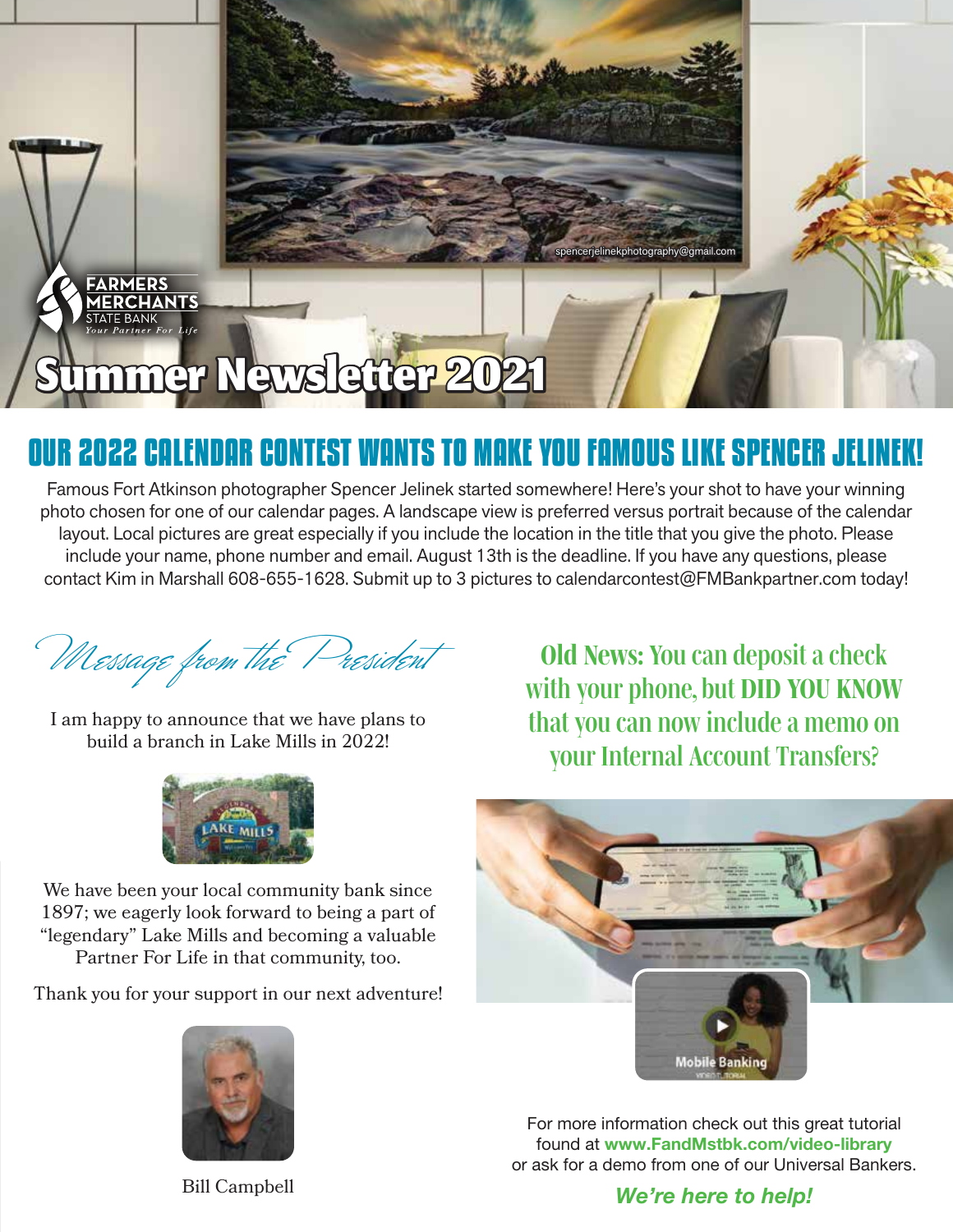



*Alicia Universal Banker II*

*Jason Universal Banker I*

## **CONGRATS ARE IN ORDER FOR ALICIA SCHIMMEL & JASON ELLIOTT!**

*As your financial Partner For Life, we are committed to providing the BEST possible service and products to you. We are proud to announce two more graduates in our Universal Banker training program which reinforces this commitment.*



As the post-pandemic world slowly begins to open back up we remain cautiously optimistic yet hesitant with our event plans. We have decided to continue to keep our Annual Tailgate event on hold for the safety of our customers, staff and our schools.

We look forward to celebrating with our communities again at events like our Tailgate but not just yet.

# **Sponsorships & Donations**

The 2nd Annual Salzapalooza was an opportunity to show our support of the Marshall Fire Department. This event was coordinated by Eric, Lindsay and Liam Salzwedel shown here accepting the \$2,000 donation.



We were especially thrilled to present this \$18,000 sponsorship towards the new scoreboards in Marshall to Head Coach and Athletic Director, Matt Kleinheinz. Our presenters were Malinda Weisensel and Justine Hellenbrand.



We are excited to share that we supported the 2021 Fourth of July festivities in Waterloo at Firemen's Park with a \$2,000 donation too!

# *Please WELCOME our newest staff members!*



**Nicki Kelly** *Business Development Manager*



**Amanda Gunn** *Universal Banker*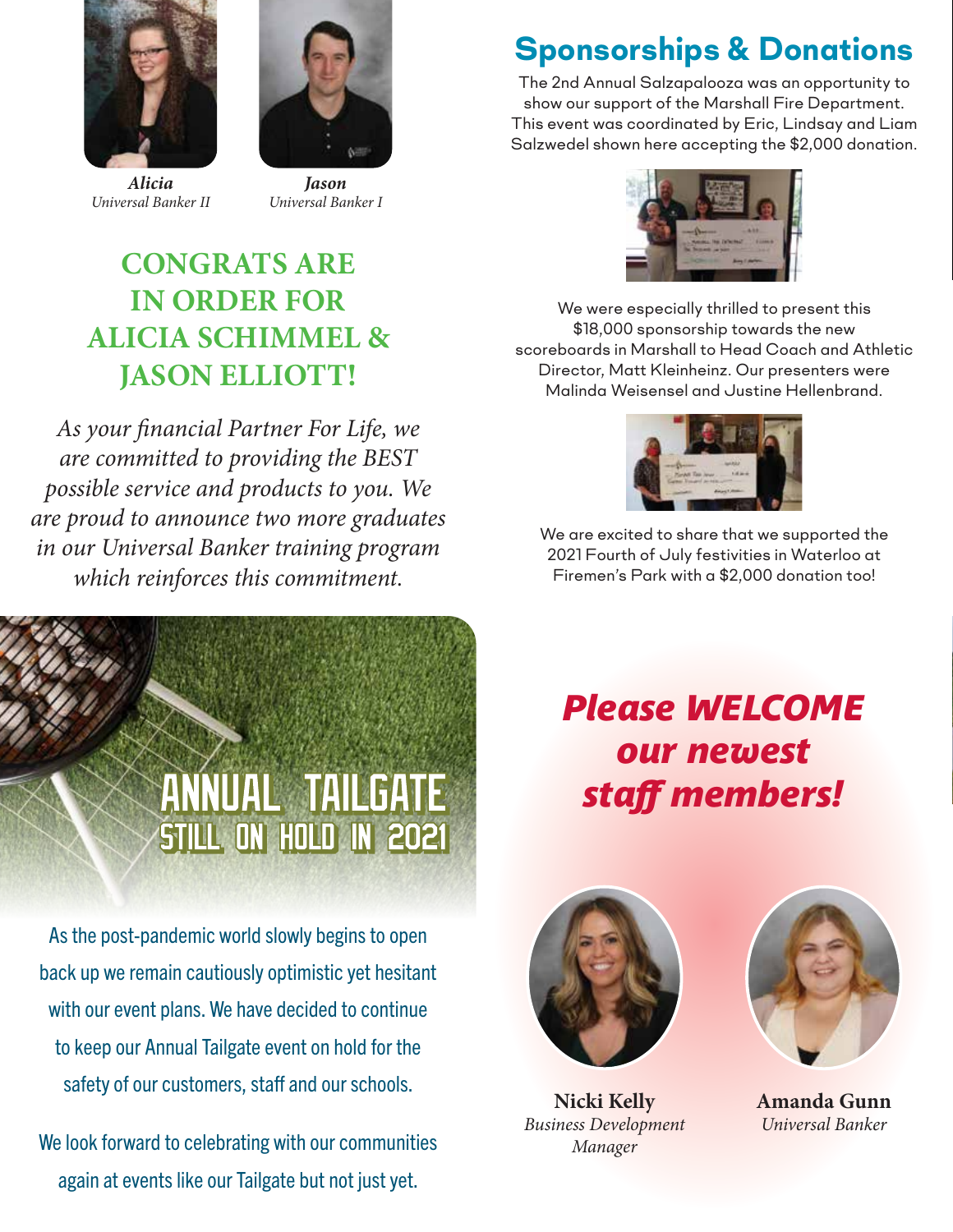

### Here are some important reminders to stay safe when you're online!

- Do not open emails or attachments that you don't recognize
- Keep an offline backup of personal information
- Maintain the latest security software, web browser, and operating system and turn on automatic updates.
- Enable popup blockers



On June 26 we made our first appearance in Lake Mill's Town & Country Parade.

With our mascot, Penny the Pig, we proudly announced that we are "MOVING" to legendary Lake Mills in 2022.



**On June 1, 1976 Laurie Frey joined the Waterloo bank. 45 years and millions of phone calls, meetings, letters, customer and staff assistance & guidance later we are proud to celebrate her amazing length of service to all of us.**

### **Thank you Laurie for everything!**



#### WITH GRATITUDE AND REMEMBRANCE

*With respect and sympathy we report that Mel Martin, a key contributor to success in our F & M story, passed away on May 15, 2021.*

*Mel spent 31 years of his banking career working in Waterloo where he advanced thru all areas of the bank, starting as a teller and ultimately working as Executive Vice President. He also served on the Board of Directors for 31 years, retiring in 2009.*

*His valuable contributions to our bank, our customers, and to our communities are impossible to adequately mention. His commitment, caring and friendship will be missed by all.*